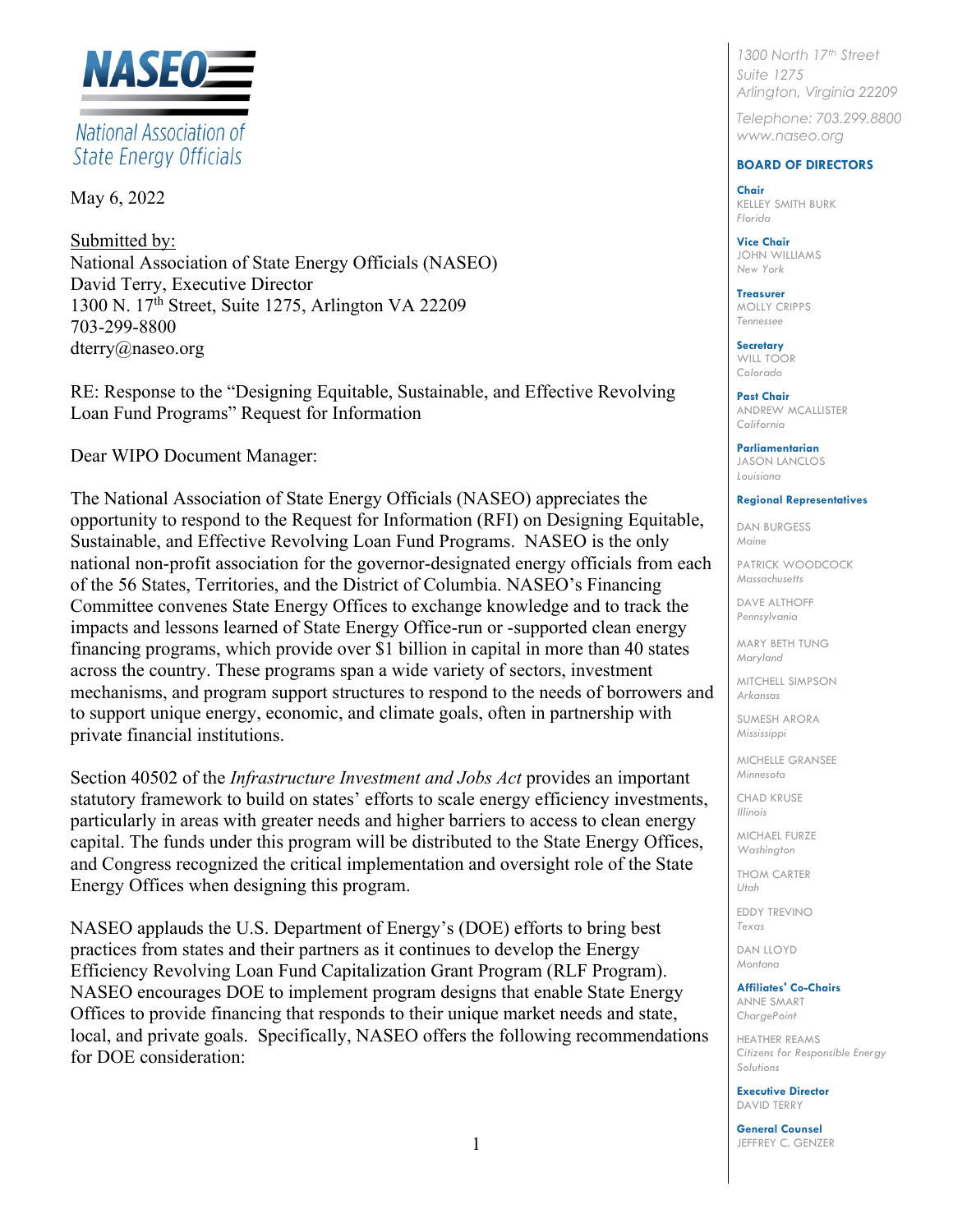*Recommendation 1: Offer an expansive definition of "revolving loan fund": Thanks to* their convening role among businesses, constituents, and local communities, State Energy Offices have a unique and distinct understanding of the needs, priorities, and market impacts that clean energy financing options can help address. Sometimes, the appropriate structure is a traditional RLF; in other cases, it may be a blended loan offered in partnership with local banks (a model that has met with great success in Nebraska) or a credit enhancement or subordinated to spur private sector activity and confidence in clean energy lending. To maximize the impacts of the RLF Program, NASEO recommends that DOE consider as expansive a definition of an RLF as possible, which will enable states to offer loan products that are structured to best support state, local, and private sector needs and markets. Program flexibility can also encourage creative integrations of the financing and grant elements of the funds (for instance, through a hybrid grant-loan program that addresses non-energy efficiency needs such as resilience or health and safety measures; or an interest rate buy-down that reduces costs of capital for lower-income borrowers). This approach is consistent with statutory intent.

*Recommendation 2: Clarify the types of buildings that can qualify for RLF capital.* Historically, states, the private sector, and DOE have included public buildings (municipalities, universities, schools, hospitals, etc.) in their definition of commercial buildings, and detached, small multifamily, and manufactured housing units as residential buildings. The breadth in these definitions is responsive to the variety of building types that need energy improvements and provide important community economic and resilience benefits, especially in underserved communities. DOE should therefore keep the definition of qualifying buildings as broad as possible to ensure that public buildings, multifamily properties, and manufactured housing are not excluded. This approach is consistent with statutory intent.

*Recommendation 3: Ensure the RLF program includes both traditional energy efficiency and emerging beneficial electrification technologies.* State Energy Offices use incentives and low-cost financing to support a wide array of energy improvements in homes and businesses, including energy efficiency measures as well as beneficial electrification measures that can reduce reliance on fossil fuels and promote affordability, such as Efficiency Maine's low-interest financing for electric heat pumps. NASEO encourages DOE to count a wide array of energy efficiency and beneficial electrification measures as eligible for RLF Program funding to encourage market adoption.

# *Recommendation 4: Clarify, streamline, and minimize program reporting*

*requirements.* Funds provided by the American Recovery and Reinvestment Act (ARRA) maintained their federal character in perpetuity, resulting in the need for states to provide extensive reporting to DOE, straining program resources and capacity at both the federal and state levels. Moreover, certain guidance required from DOE for perpetual reporting, at least in the case of ARRA funds, is not always available which makes compliance difficult. NASEO encourages DOE to streamline and minimize RLF Program requirements and reporting to maximize states' focus on the successful implementation and delivery of financing. DOE should allow the funds to be exempt from federal reporting once they have been revolved through the fund once, and interest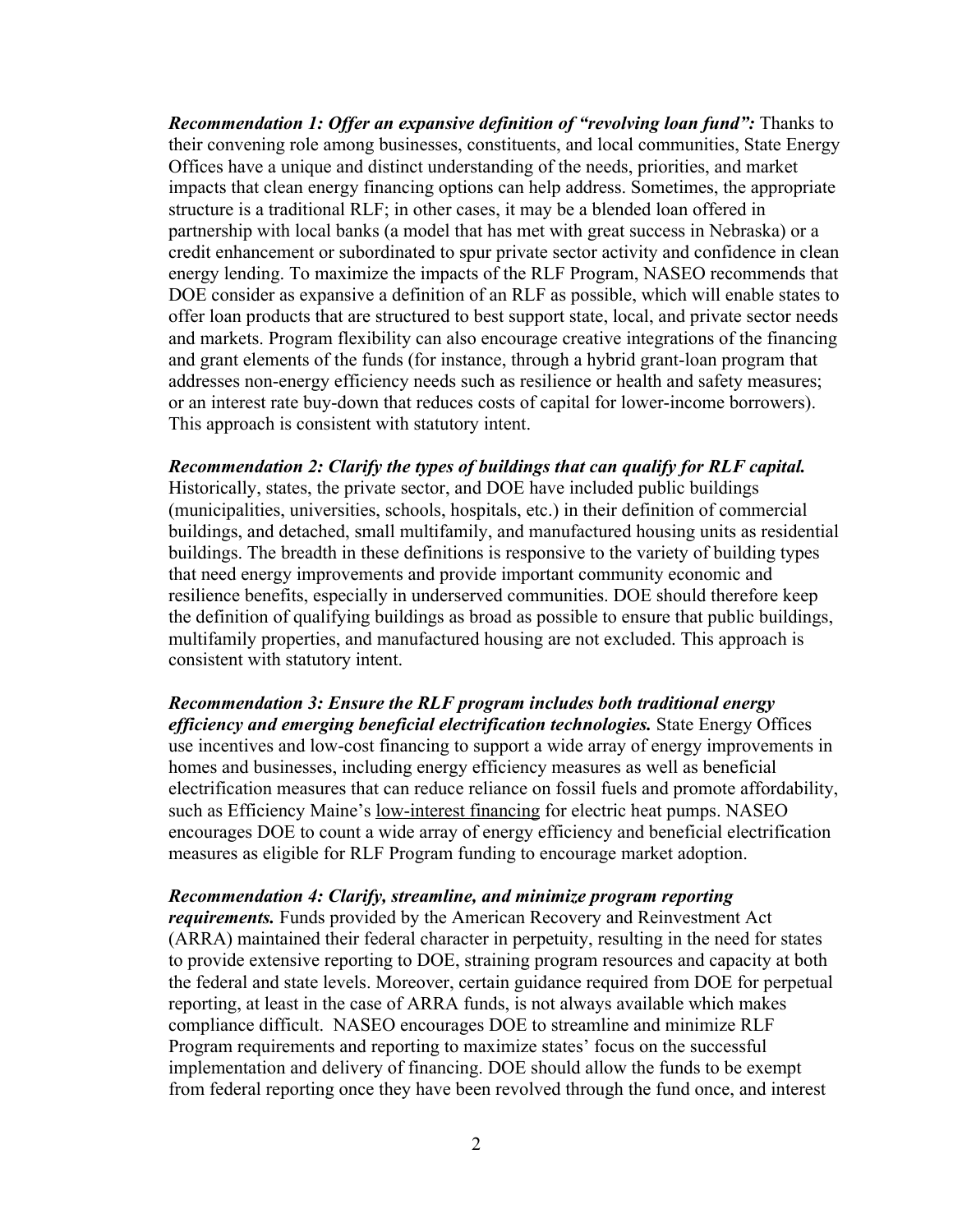earned on these loans should not be subject to federal reporting or requirements. Funding that is made available by a state to support the direct lending of the RLF should remain exempt as well.

*Recommendation 5: Provide flexibility in program administration options. State Energy* Offices vary greatly in terms of their size, their staff's expertise in financing programs, and their bandwidth to take on large programs. Some states may be well-positioned to administer the RLF program in-house, while others may choose to work with other state agencies or third-party implementation partners. Others may be further interested in streamlining program administration by sharing third-party services with other states. NASEO suggests that DOE give State Energy Offices the option to administer RLF programs based on their priorities, partnerships, and capacity.

*Recommendation 6: Enable various energy audit options.* A building audit is required to use RLF Program capital. NASEO recommends that DOE allow both traditional (inperson) audits as well as remote audits or Home Energy Scores, so long as the remote audits conform to an ASHRAE standard or equivalent quality control.

*Recommendation 7: Release funds as soon as possible.* It is critical that the RLF Program funding be released to the State Energy Offices as quickly as possible, and all at once, to maximize the impacts of the funds. State Energy Offices will need from DOE clarity in program guidance, flexibility in the program timing and design, and a clear sense of their overall funding allocation to engage stakeholders, develop program plans, and receive approval from their legislatures and/or governors before they begin the work of implementing the program.

NASEO recommends that DOE integrate the above recommendations into all aspects of the RLF program design. The additional responses set forth below are to select RFI questions that we feel help illustrate the deep need for flexibility and streamlined reporting and program administration.

**Question 1.** Key aspects of RLF program design that open access for residential borrowers, particularly those with lower incomes, include: (1) low interest rates and upfront costs; (2) limited or no emphasis on credit scores; (3) customized offerings for hard-to-reach markets such as renter-occupied housing; (4) ease of repayment; and (5) the ability to address foundational occupant health, resilience, and safety improvements in concert with energy efficiency improvements. State Energy Office-supported financing programs offer these features in different ways. For instance, New York's Green Jobs Green New York Loan Fund offers rates as low as 3.49 percent, which present homeowners with much more attractive rates than they may receive from credit cards, home equity lines of credit, or other options. In Florida, the State Energy Office provides guidance and partners with the Florida Housing Finance Corporation to provide targeted loans for energy retrofits in affordable multifamily rental properties placed in service prior to 2005. Lower-income borrowers, including affordable multifamily properties, in Hawaii's Green Energy Market Securitization (GEMS) program qualify for energy efficiency and solar improvements based on past utility bill history, not credit scores, and repay the loan directly on their utility bills. Similarly, loans in Washington's Sustainable Energy Trust are structured so that repayments are less than bill savings, enabling borrowers to see net cost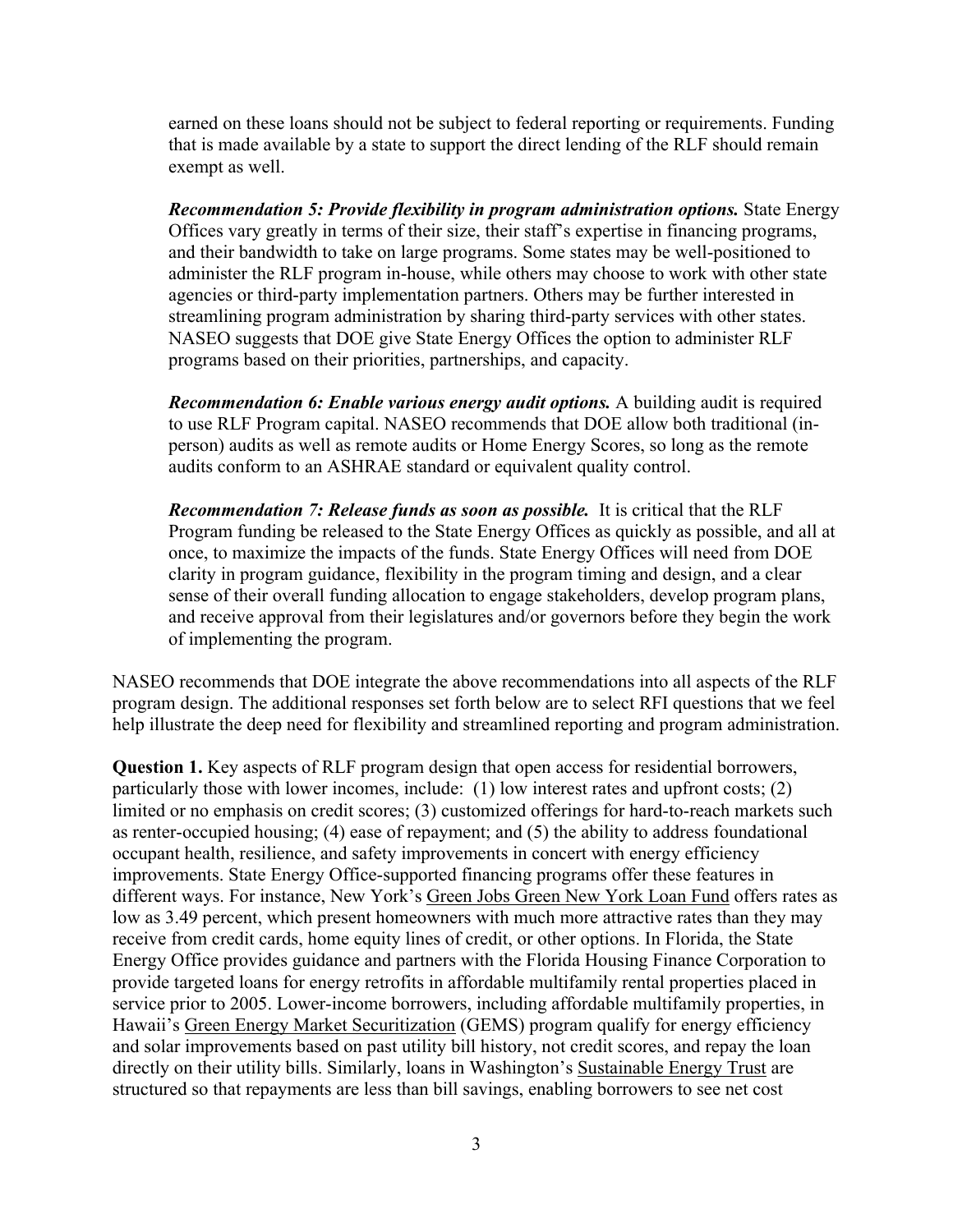savings on their utility bills. Finally, the Washington State Energy Office's Weatherization Plus Health initiative integrates healthy homes measures, home durability improvements, and occupant safety upgrades with energy efficiency projects.

**Question 7a.** Nebraska's Dollar and Energy Savings Loan Fund is a revolving loan program that engages a network of more than 300 private lenders to provide low-cost financing for residential and commercial properties in the state. Once a lender has made a loan, the fund purchases 50 to 75 percent of the loan at zero percent interest, reducing the overall interest rate the customer pays (the net rate is no more than five percent). The partner lenders set the loan terms, which can range from 5 to 10 years, and repayment frequency, and then use loan repayments to repay the program, reseeding it for future lending. Since its inception, the fund has supported over 30,000 loans totaling more than \$320 million. The Energy Office's share of these loans is \$153 million, which has leveraged more than twice that amount (over \$172 million) from partner lenders such as banks, credit unions, and savings and loan institutions. Nebraska's approach offers a compelling example of a RLF program design that engages private lenders directly to build their capacity and confidence in providing capital to energy efficiency projects. The blended loan approach taken by this RLF has resulted in hundreds of millions of dollars loaned and a sustainable funding approach for over three decades, with next to no defaults.

**Question 7b.** Minnesota used ARRA capital to establish a RLF to finance C-PACE small business loans with the St. Paul Port Authority acting as administrator. The RLF provides the initial loan for C-PACE projects and then sells into the secondary market to replenish its funds. Since its inception, the fund has financed over 250 projects comprising over \$100 million in total investment. Most projects (approximately 86 percent) funded through this program have supported small businesses, with a combined value of \$24.5 million.

**Question 7c.** Hawaii's GEMS program, which is run by the Hawaii Green Infrastructure Authority and was established and is overseen by the Hawaii State Energy Office, provides quarterly and annual reports that track specific environmental metrics to gauge the fund's progress. Key metrics include total kWh reductions; installed renewable energy capacity; total barrels of petroleum displaced; total greenhouse gas emissions (GHGs) avoided; and jobs created/retained. Michigan Saves tracks GHG avoidance, cumulative energy savings, total utility bill savings and average bill savings per project.

**Question 7e.** As part of its Green Jobs Green New York (GJGNY) initiative, the New York State Energy and Research Development Authority developed a workforce training development initiative to complement its revolving loan fund and other programs. The initiative incents businesses to hire and train workers on the job when installing efficiency products using GJGNY funds and offers additional wage subsidies for employers who hire workers with barriers to employment. As of 2021, the program supported the hiring of 4,233 workers.

**Question 7f.** The Pennsylvania Green Energy Loan Fund is designed to specifically prioritize local community development efforts with a critical focus on projects in designated Environmental Justice areas. The Fund has invested nearly 30 percent of its capital into projects in buildings owned by low-income persons or by persons of color, and over half into projects